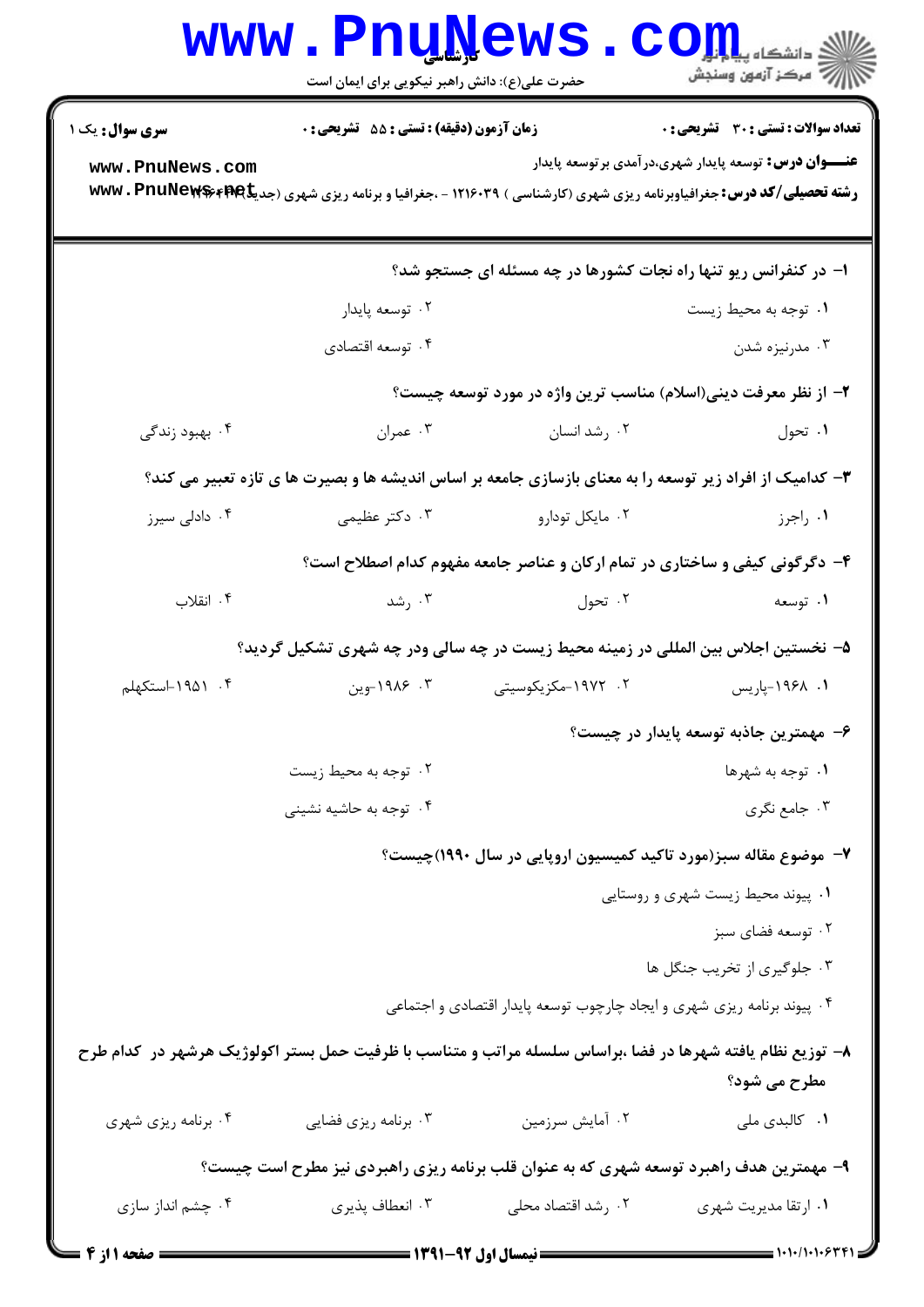|                                           | <b>Luñilema</b><br>حضرت علی(ع): دانش راهبر نیکویی برای ایمان است                                                                                                                             |                                                                     | ≦ دانشگاه پی <mark>ا ب</mark> ا ت <mark>و</mark><br>رُ⁄ مرڪز آزمون وسنڊش |  |
|-------------------------------------------|----------------------------------------------------------------------------------------------------------------------------------------------------------------------------------------------|---------------------------------------------------------------------|--------------------------------------------------------------------------|--|
| <b>سری سوال : ۱ یک</b><br>www.PnuNews.com | <b>زمان آزمون (دقیقه) : تستی : 55 تشریحی : 0</b><br><b>رشته تحصیلی/کد درس:</b> جغرافیاوبرنامه ریزی شهری (کارشناسی ) ۱۲۱۶۰۳۹ - ،جغرافیا و برنامه ریزی شهری (جدیکه <b>۱۹۹۶ ×۱۷۷۷ ، PnuNews</b> | <b>عنــــوان درس:</b> توسعه پایدار شهری،در آمدی بر توسعه پایدار     | <b>تعداد سوالات : تستی : 30 ٪ تشریحی : 0</b>                             |  |
|                                           | ۱۰- آنچه که بیش از همه انسان امروز را با مشکلات متعدد اجتماعی و فردی به ویژه در شهرها و کلانشهرها مواجه نموده است                                                                            |                                                                     | چیست؟                                                                    |  |
|                                           | ۰۲ جرم و جنایت در شهرها                                                                                                                                                                      |                                                                     | ٠١. هويت معنوي انسان                                                     |  |
|                                           | ۰۴ فقر و بیکاری                                                                                                                                                                              |                                                                     | ۰۳ بیماری های روحی                                                       |  |
|                                           |                                                                                                                                                                                              | 11- امروزه از آن به عنوان موتور محرکه توسعه کشورها یاد می شود؟      |                                                                          |  |
| ۰۴ نیروی انسانی                           | ۰۳ حمل و نقل                                                                                                                                                                                 | ۰۲ شهر                                                              | ۰۱ اقتصاد                                                                |  |
|                                           | ۱۲- به نظر کدام محقق توسعه روستایی از طریق بهبود خدمات و امکانات و بازار شهری امکان پذیر است؟                                                                                                |                                                                     |                                                                          |  |
| ۰۴ راندینلی                               | ۰۳ بحرینی                                                                                                                                                                                    | ۰۲ میسرا                                                            | ۰۱ ازکیا                                                                 |  |
|                                           |                                                                                                                                                                                              | ۱۳- از موضوعات اساسی و پایه ای توسعه پایدار شهری کدام یک مهمتر است؟ |                                                                          |  |
|                                           | ۰۲ محیط زیست                                                                                                                                                                                 |                                                                     | ۰۱ اقتصاد شهری                                                           |  |
|                                           | ۰۴ منابع طبيعي                                                                                                                                                                               |                                                                     | ۰۳ جامعه انسانی و فرهنگ                                                  |  |
|                                           |                                                                                                                                                                                              |                                                                     | ۱۴- در چه زمانی توسعه شهری پویا خواهد بود؟                               |  |
| ۰۲ در ارتباط نزدیک با توسعه کالبدی باشد   |                                                                                                                                                                                              |                                                                     | ۰۱ در ارتباط نزدیک با توسعه فرهنگی باشد                                  |  |
| ۰۴ در ارتباط نزدیک با توسعه اقتصادی باشد  |                                                                                                                                                                                              |                                                                     | ۰۳ در ارتباط نزدیک با توسعه سیاسی باشد                                   |  |
|                                           |                                                                                                                                                                                              | <b>۱۵- برنامه شهر سالم در چه سالی و در چه شهری مطرح شد؟</b>         |                                                                          |  |
| ۰۴ ۱۹۸۳-نیویورک                           | ۰۳ - ۱۹۸۲-مونترال                                                                                                                                                                            | ۰۲ - ۱۹۸۴-تورنتو                                                    | ۰۱ ۱۹۸۴–اتاوا                                                            |  |
|                                           |                                                                                                                                                                                              |                                                                     | ۱۶- هدف برنامه شهر سالم چیست؟                                            |  |
|                                           | ٠٢ حل مشكل مسكن كلانشهرها                                                                                                                                                                    | ٠١ حل مشكلات حاشيه نشيني در كلان شهر ها                             |                                                                          |  |
|                                           | ۰۴ همکاری مردم در حل معضل ترافیک شهری                                                                                                                                                        |                                                                     | ۰۳ بهبود وضعیت بهداشت و محیط زیست                                        |  |
|                                           | ۱۷– کدامیک از عوامل آلوده کننده هوا باعث تشدید اختلال در تکامل جنین و افزایش خطر سرطان می شود؟                                                                                               |                                                                     |                                                                          |  |
| ۰۴ دیو کسین                               | ۰۳ ازون                                                                                                                                                                                      | ۰۲ سرب                                                              | ۰۱ دی اکسید گوگرد                                                        |  |
|                                           | ۱۸− در قرآن کریم چند آیه در مورد پیدایش و اهمیت آب و وابستگی حیات به این ماده آمده است؟                                                                                                      |                                                                     |                                                                          |  |
| ۰۴ ۲۳۲ په                                 | ۰۳ ۱۴۵ آیه                                                                                                                                                                                   | ۲. ۳۶آیه                                                            | ۰۱ ۵۶ آیه                                                                |  |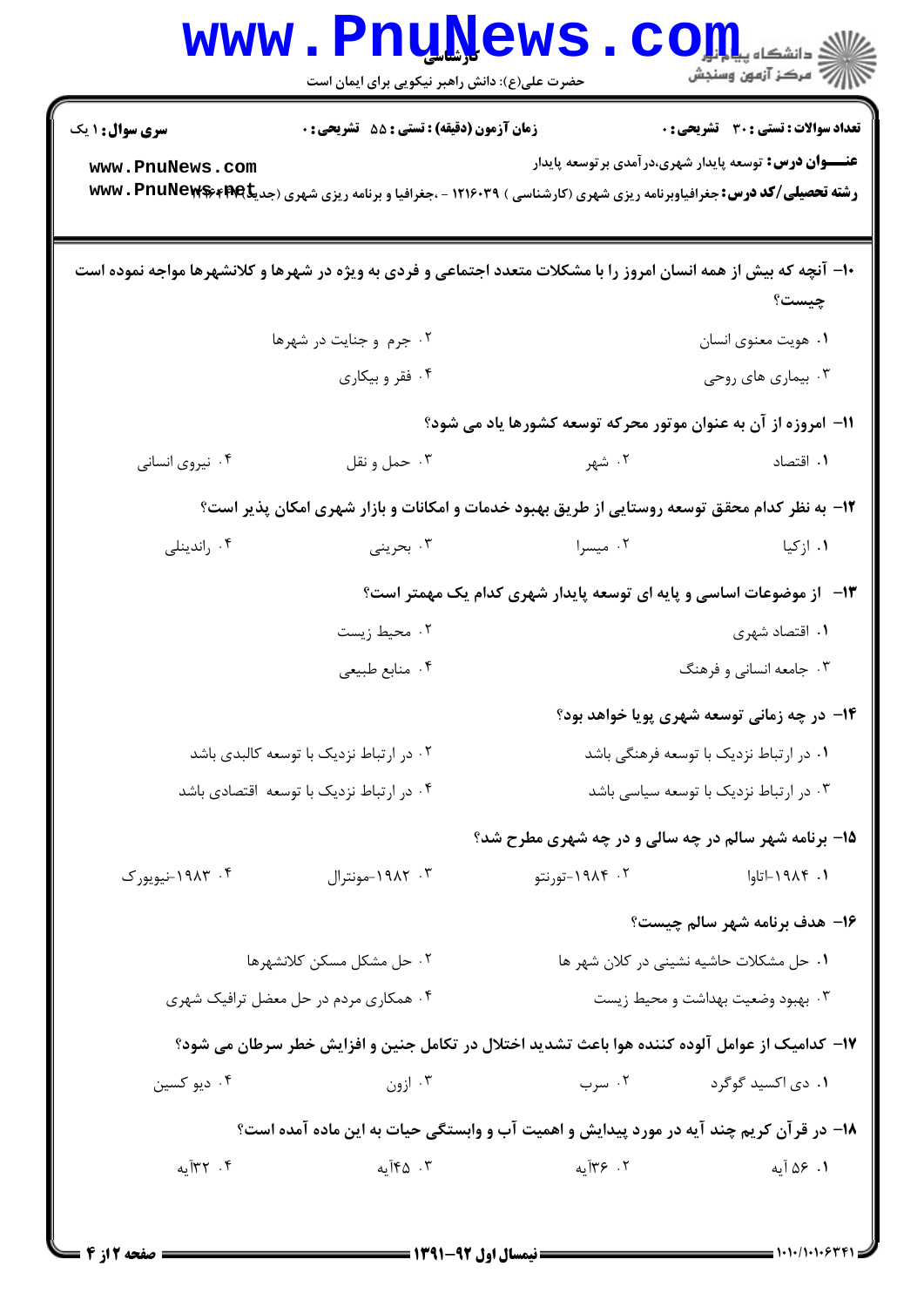| سری سوال : ۱ یک | زمان آزمون (دقیقه) : تستی : 55 تشریحی : 0                                                                                                |                                                                                | <b>تعداد سوالات : تستی : 30 ٪ تشریحی : 0</b> |
|-----------------|------------------------------------------------------------------------------------------------------------------------------------------|--------------------------------------------------------------------------------|----------------------------------------------|
| www.PnuNews.com | <b>رشته تحصیلی/کد درس:</b> جغرافیاوبرنامه ریزی شهری (کارشناسی ) ۱۲۱۶۰۳۹ - ،جغرافیا و برنامه ریزی شهری (جدیک <sup>ه</sup> ۷۹۶ ×۷۷۷۰ × www | <b>عنـــوان درس:</b> توسعه پایدار شهری،در آمدی بر توسعه پایدار                 |                                              |
|                 |                                                                                                                                          | ۱۹- چند درصد از آبهای موجود ًسیاره زمین در اقیانوسها و دریاها انباشته شده است؟ |                                              |
| $7.10$ .        | $7.71$ $.7$                                                                                                                              | $7.9V/Y$ .                                                                     | 7.1                                          |
|                 |                                                                                                                                          |                                                                                | <b>۲۰</b> - کدامیک از گزینه های زیر غلط است؟ |
|                 | ۰۱ ایران ۱/۱ ٪ از مساحت خشکی های جهان را به خود اختصاص داده است                                                                          |                                                                                |                                              |
|                 | ۰۲ ایران ۴٪ از آب های موجود در کل خشکی های جهان را در اختیار دارد                                                                        |                                                                                |                                              |
|                 | ۰۳ مجموع بارندگی سالیانه ایران حدود ۴۰۰ میلیارد متر مکعب است                                                                             |                                                                                |                                              |
|                 | ۰۴ در حال حاضر مجموع کل آب در دسترس کشور ۹۰ میلیارد متر مکعب است                                                                         |                                                                                |                                              |
|                 |                                                                                                                                          | <b>۲۱</b> - فقیرترین کشور از لحاظ منابع آبی سرانه در قاره آسیا کدام کشور است؟  |                                              |
| ۰۴ عراق         | ۰۳ ایران                                                                                                                                 | ۰۲ کویت                                                                        | ۰۱ عربستان                                   |
|                 |                                                                                                                                          | ۲۲- مفهوم تفکر فرایندی در حل مسائل شهری چیست؟                                  |                                              |
|                 | ۰۱ نوعی تفکر از جز به کل رسیدن در مسائل شهری است                                                                                         |                                                                                |                                              |
|                 | ۲. برای شناخت مسائل شهری باید آنها را به عوامل تشکیل دهنده تجزیه کرد                                                                     |                                                                                |                                              |
|                 | ۰۳ باید علل مسائل شهری را کشف و سپس تحلیل کرد                                                                                            |                                                                                |                                              |
|                 |                                                                                                                                          | ۰۴ مسائل و پدیده های شهری از جایی آغاز و دائماً تغییر شکل می دهند و پویا هستند |                                              |
|                 |                                                                                                                                          | ۲۳- از طریق کدام برنامه ریزی محل و نوع فعالیتهای شهری مشخص و کنترل می شود؟     |                                              |
|                 | ۰۲ برنامه ریزی کالبدی                                                                                                                    |                                                                                | ۰۱ برنامه ریزی شهری                          |
|                 | ۰۴ برنامه ریزی فضایی                                                                                                                     |                                                                                | ۰۳ برنامه ریزی کاربری اراضی                  |
|                 | ۲۴−   توسعه کدامیک از بافتهای شهری دربرگیرنده بخشهای خوابگاهی یا حومه ای وابسته به کلان شهرهاست؟                                         |                                                                                |                                              |
| ۰۴ بافت میانی   | ۰۳ بافت جدید                                                                                                                             | ۰۲ بافت پیرامونی                                                               | ٠١. بافت اقماري                              |
|                 | ۲۵– این نوع فرسودگی هنگامی ایجاد می شود که بنا یا بافت حداقل استانداردهای لازم را برای کارکرد نداشته باشد؟                               |                                                                                |                                              |
|                 | ۰۲ فرسودگی کالبدی                                                                                                                        |                                                                                | ۰۱ فرسودگی قانونی و رسمی                     |
|                 | ۰۴ فرسودگی کارکردی                                                                                                                       |                                                                                | ۰۳ فرسودگی مکانی                             |